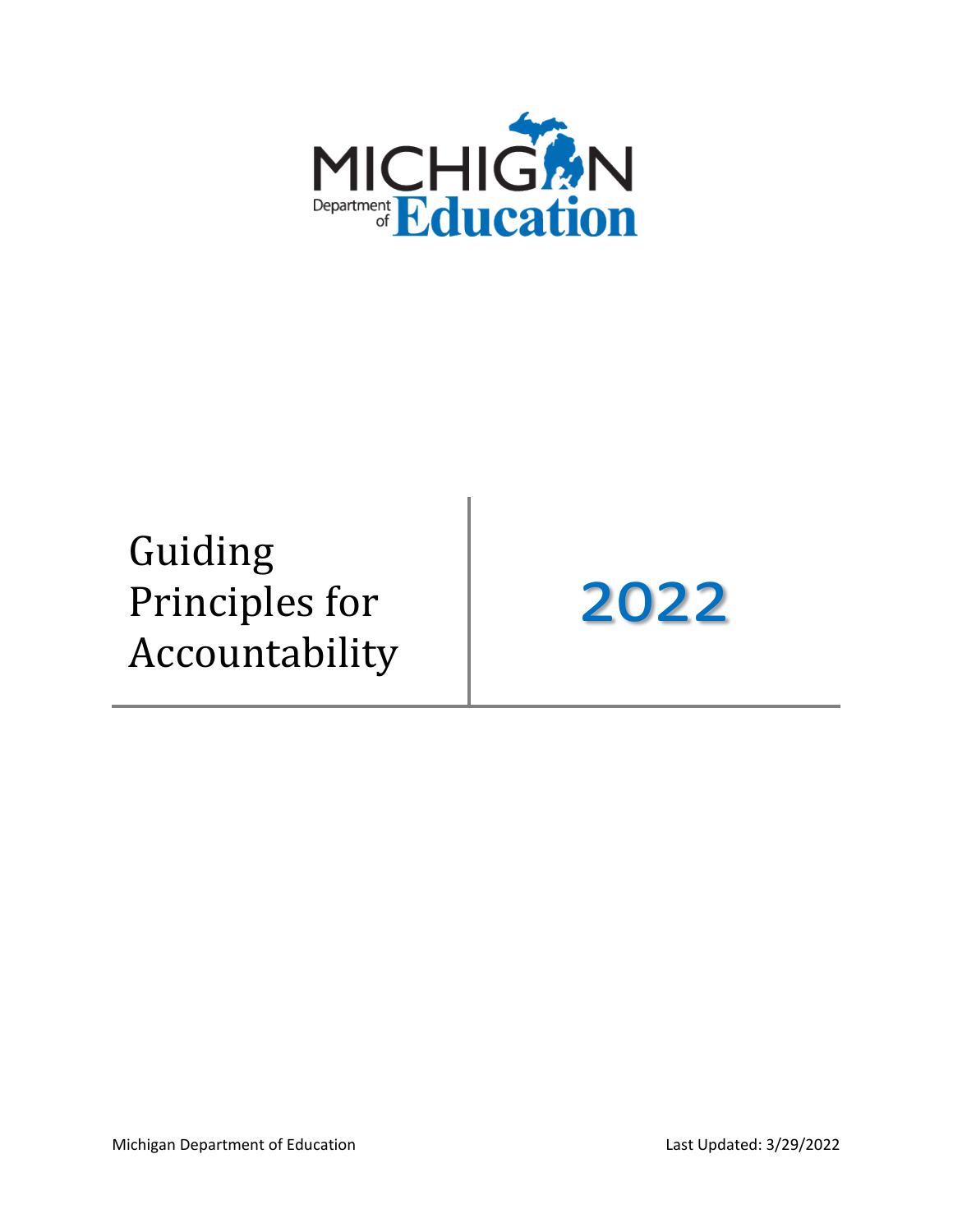## **Guiding Principles for Accountability**

#### **Overview**

 Education. These values shape the work and customer service that we aim to provide to our students, This document shares the core values of the accountability team at the Michigan Department of parents, communities, and governing bodies in the State of Michigan.

 The guiding principles listed below strive to clearly lay out the model of governance among the accountability team while providing a framework for effective and fair decision making. These principles directly align with our business and policy objectives and help to facilitate the communication of those objectives to our various customers. Our guiding principles also align with the statewide [Top 10 Strategic](https://www.michigan.gov/mde/-/media/Project/Websites/mde/top10/top_10_mi_strategic_ed_planfinal_012822.pdf)  [Education Plan.](https://www.michigan.gov/mde/-/media/Project/Websites/mde/top10/top_10_mi_strategic_ed_planfinal_012822.pdf) For more information on the Top 10 Strategic Education Plan, please visit: [www.mi.gov/top10in10.](https://www.mi.gov/top10in10)



#### **Mission Statement**

Improving learner outcomes through student-focused, useable, and understandable data tools and resources that increase the transparency and accountability of our Michigan public schools.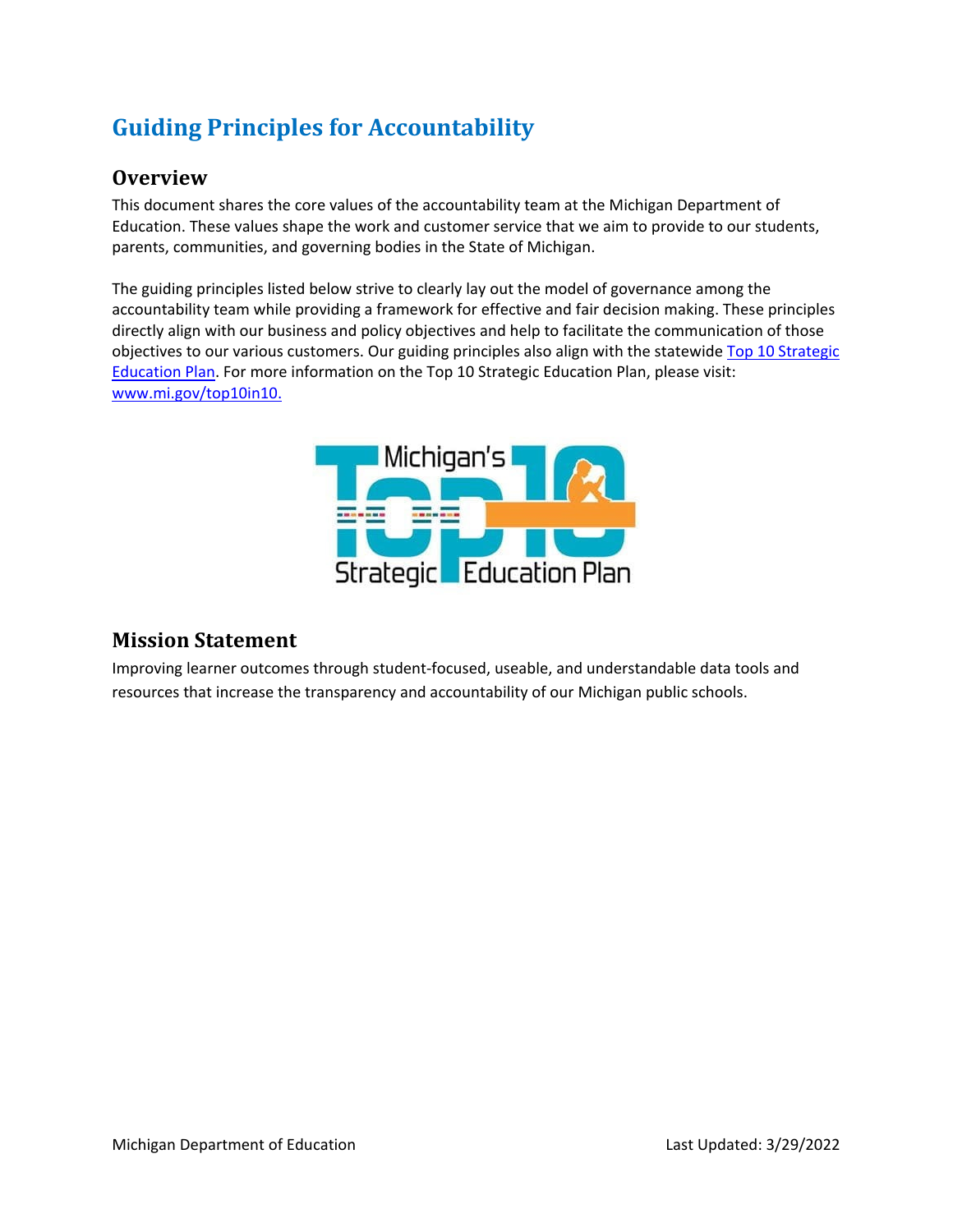### **Guiding Principles**

| <b>Belief:</b>                                                                                                                                                                         | <b>Action:</b>                                                                                                                                                                                                                                                                                                                                                                                                                                                                                                                                                                                                                                                                                                                                                                                 |
|----------------------------------------------------------------------------------------------------------------------------------------------------------------------------------------|------------------------------------------------------------------------------------------------------------------------------------------------------------------------------------------------------------------------------------------------------------------------------------------------------------------------------------------------------------------------------------------------------------------------------------------------------------------------------------------------------------------------------------------------------------------------------------------------------------------------------------------------------------------------------------------------------------------------------------------------------------------------------------------------|
| The information systems that we develop<br>and the informational products that we<br>provide should help to facilitate equitable<br>access to a quality education for all<br>students. | Focus on the inclusion of subgroup<br>$\bullet$<br>achievement.<br>Do not provide special exceptions for certain<br>$\bullet$<br>types or demographics of students.<br>Communicate to parents and students as well<br>$\bullet$<br>as schools and other education stakeholders.<br>Conduct and publish "Light of Day" reporting<br>٠<br>to promote awareness.<br>Focus on STUDENTS over ADULTS within<br>$\bullet$<br>systems.<br>Build transparency in our systems and<br>resources - not as a punitive measure, but as a<br>key to identifying areas needing improvement.                                                                                                                                                                                                                    |
| All schools should be held to the same high<br>standards, and these standards must be<br>fair, transparent, and consistently applied.                                                  | Apply standard measures to all students and<br>$\bullet$<br>schools.<br>Act to be as transparent and open as possible.<br>٠<br>Document each policy, business rule, and<br>$\bullet$<br>decision.<br>Communicate accurately and clearly on a<br>$\bullet$<br>regular and timely basis to schools.<br>Adhere to our written documentation for<br>policy and procedure.<br>Hold to state collected data sources (MSDS,<br>$\bullet$<br>REP, EEM, state assessments) as the sole<br>source of accuracy in student and school data<br>systems.<br>Hold to published deadlines and enforce them<br>$\bullet$<br>equally for all schools.<br>Do not grant exceptions as all schools must be<br>provided the same opportunities.<br>Do not consider "who you know" or privilege<br>insider knowledge. |
| The work of our teams should be above<br>reproach, psychometrically sound, high-<br>quality, and relentless toward improvement<br>in process and content.                              | Always make corrections when the error was<br>ours.<br>Plan, strategize, and think carefully and<br>conscientiously through all steps involved in<br>each activity or initiative.<br>Each view ourselves as equally responsible for<br>the team and our work quality, and hold<br>ourselves accountable for our collective<br>success.                                                                                                                                                                                                                                                                                                                                                                                                                                                         |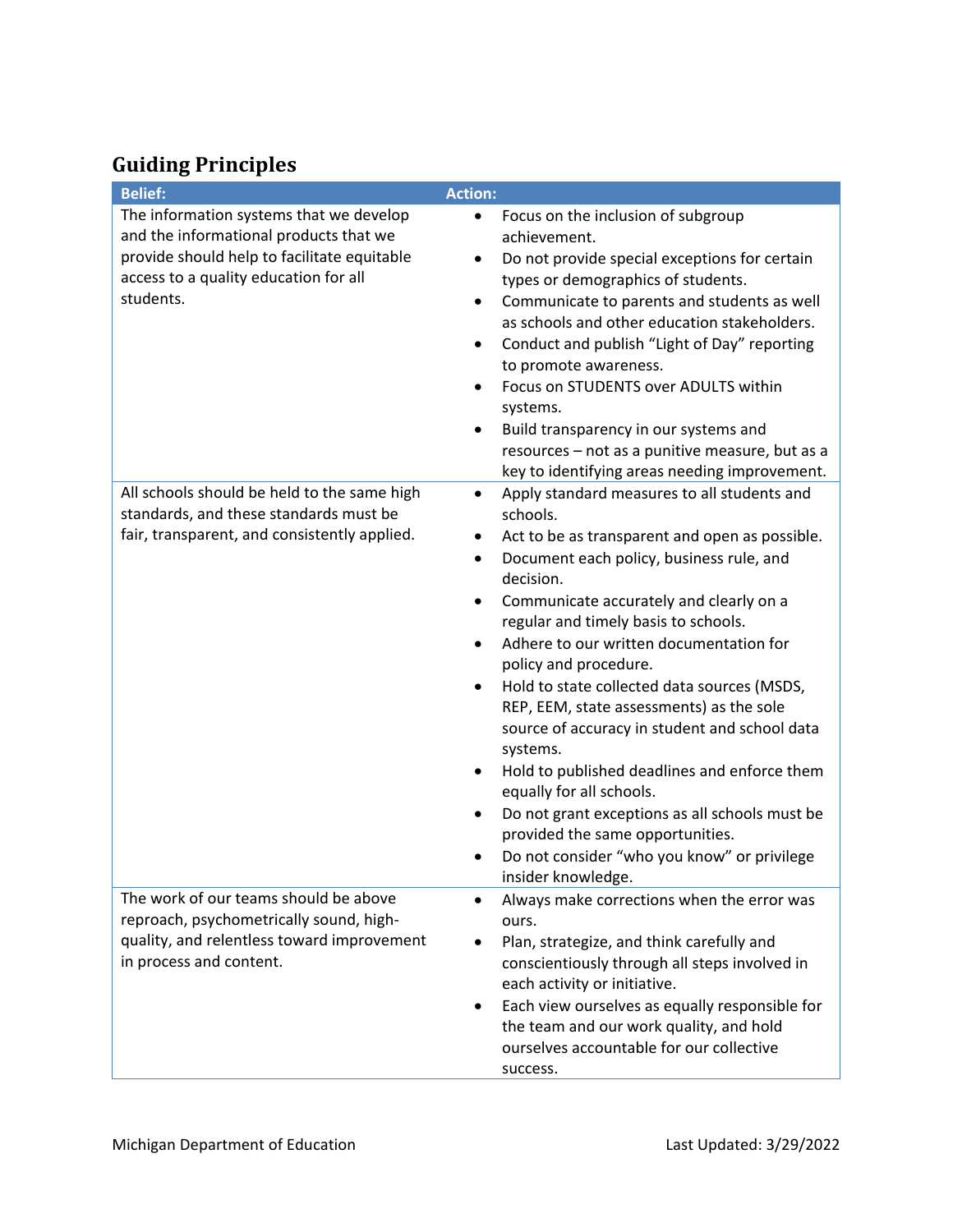|                                                                                                               | Be open to constructive feedback and seek to<br>$\bullet$<br>integrate this feedback into our processes.<br>Be fair and truthful with each other about our<br>work and ways to improve.<br>Focus on the "big picture" for each initiative<br>$\bullet$<br>and challenge ourselves to be innovative in<br>thinking of possible connections with other<br>areas/initiatives.<br>Communicate well within our team; within the<br>$\bullet$<br>office, and within the Department.<br>Take responsibility for mistakes, make no<br>excuses for errors, and focus on continuous<br>improvement<br>Undertake to be open, honest, and<br>$\bullet$<br>accountable in our relationships both within<br>the office and external to it<br>Be nonpartisan nor beholden to special<br>$\bullet$<br>interests in our work. The positions we take<br>will be based on sound objective and<br>professional analysis of research.<br>Reject bribery and corruption wherever they<br>have been reliably identified.          |
|---------------------------------------------------------------------------------------------------------------|------------------------------------------------------------------------------------------------------------------------------------------------------------------------------------------------------------------------------------------------------------------------------------------------------------------------------------------------------------------------------------------------------------------------------------------------------------------------------------------------------------------------------------------------------------------------------------------------------------------------------------------------------------------------------------------------------------------------------------------------------------------------------------------------------------------------------------------------------------------------------------------------------------------------------------------------------------------------------------------------------------|
| We are a customer-focused team that shall<br>provide high quality and timely customer<br>service and support. | Communicate through targeted and general<br>$\bullet$<br>channels to our stakeholders and customers.<br>Provide clear timelines.<br>$\bullet$<br>Be as helpful as possible to stakeholders, but<br>٠<br>do not grant exceptions.<br>Hold conferences, webinars, etc. to aid in the<br>dissemination of information.<br>Have a high quality web presence.<br>Make all information easily available and<br>٠<br>accessible.<br>Document and publish business rules for all<br>systems.<br>Offer individuals technical assistance to<br>understand and utilize their data.<br>Listen to feedback and concerns from schools<br>to identify core causes and proactive solutions<br>for them where possible.<br>Work with stakeholders and other offices to<br>reduce and eliminate burdens our systems can<br>place on school users where possible.<br>Work cooperatively with all individuals and<br>organizations.<br>Do not compromise our ability to address<br>issues freely, thoroughly, and objectively. |